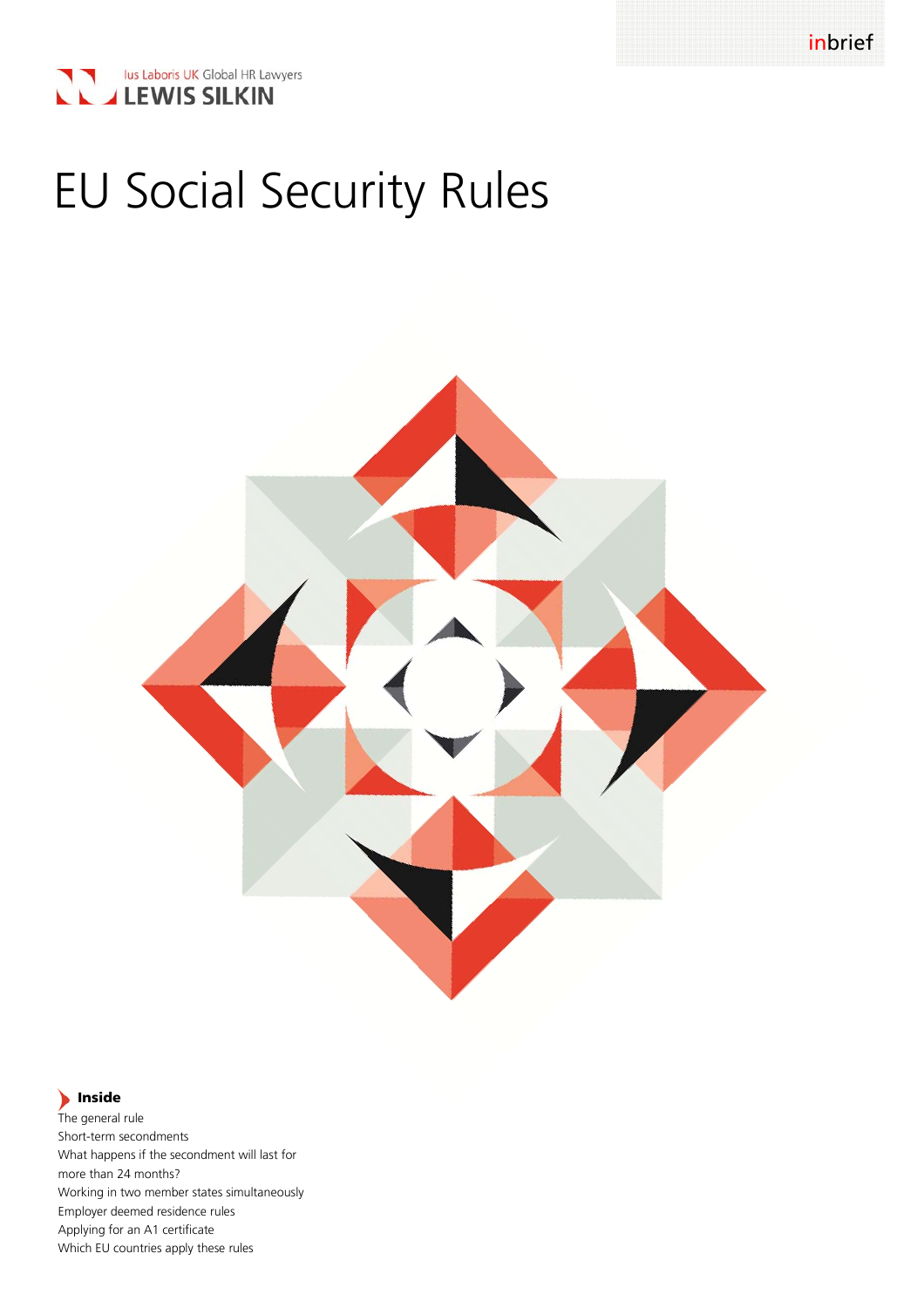# inbrief



# **Introduction**

If you have employees who are sent on secondment to work in other countries and/or employees who work in two or more countries simultaneously, you need to ensure that you and your employees are complying with your social security contributions obligations. This inbrief summarises the EU social security rules ("SSR") determining where social security should be paid for an EU national who is seconded to another member state or carries out employment duties in two or more member states.

The social security contribution rates vary considerably across Europe. For this reason employers typically try to minimise their social security contributions obligations by establishing liability in a low cost member state. For UK employers this often means trying to ensure that UK NIC rules continue to apply.

# **The general rule**

The general rule is that an employee and their employer are only subject to the social security rules of one member state at any one time and this is generally the member state where the employment duties are actually carried out. There are two main exceptions to this rule:

- > Where the employee is sent on a short-term secondment, i.e. a secondment of up to two years; or
- Where the employee works in two or more member states simultaneously.

In addition, member states may agree further exceptions to the general rule where it is in the interests of the employee to do so ("Article 16 Exception").

# **Secondments not exceeding 24 months**

If an employer established in one member state (home member state) sends an employee who normally works in the home member state on a secondment for a period not exceeding 24 months to another member state (host member state), the employee and employer remain liable to pay contributions in the home member state.

There are a number of conditions which must be satisfied for this exemption to apply including:

- > There must be a continuing direct relationship between the employer and employee. In particular, the employer must remain responsible for matters such as the employee's discipline and dismissal and the nature of the employee's work.
- > The employer must ordinarily carry out significant activities in the territory of the home member state. In relation to UK employers, HMRC will generally consider factors such as:
	- > where the employer has its registered office
	- > the number of administrative staff working in each member state
	- > where the majority of the employer's contracts are concluded
- > the employer's activities; and
- > the employer's turnover
- > The employee should have been subject to the social security legislation of the home member state for at least one month immediately before the posting abroad.
- > The employee generally must not be replacing another seconded employee whose employment in the host member state has finished.

## **What happens if the secondment will exceed 24 months?**

If it becomes clear that the secondment is going to last beyond 24 months and there is a continuing desire to pay contributions in the home member state it may be possible to make an application under the Article 16 Exception if, broadly, it is in the interests of the employee and/or the employee has specialist skills or knowledge required to complete specific objectives in the host member state.

Alternatively, if the employee returns to their home member state it may be possible to treat any subsequent secondment to the host member state as a new secondment. HMRC would only treat the subsequent secondment as a new secondment if the employee worked in the UK for at least two months before being reassigned.

# **Working in two member states simultaneously**

In determining whether an employee normally works in two or more member states. "marginal" activities are ignored. There is no definition of "marginal" in the SSR but a guidance note indicates that activities are marginal if they are "insignificant in terms of time and economic returns".

# **Substantial activity in member state of residence**

Where an employee normally works in two member states at the same time, he will be subject to social security in his member state of "residence" if he pursues a "substantial amount of activity" there. "Residence" is defined in the SSR as the place where a person habitually resides. Case law suggests that habitual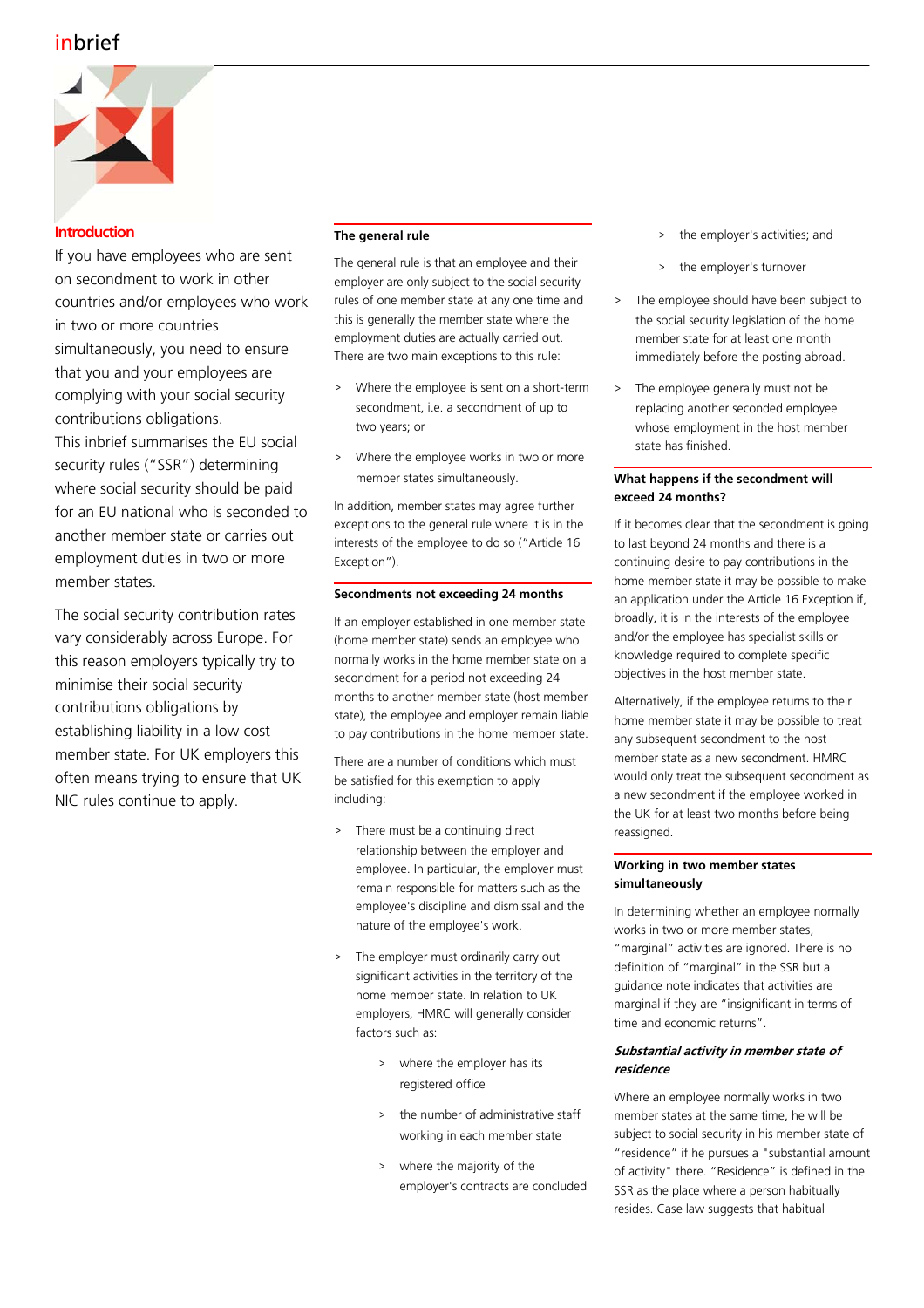# inbrief



residence means the place where the employee has the strongest personal connections. The factors that HMRC take into account in determining whether an individual is habitually resident in the UK include whether the employee has retained accommodation in the UK, whether the employee's immediate family have remained in the UK or whether they have accompanied the employee abroad, the length of time the employee will spend working abroad and the frequency and duration of visits to the UK.

A "substantial amount of activity" means that the employee must spend at least 25% of working time in the home state or receive at least 25% of remuneration for work performed there. The SSR require the relevant social security authorities to consider the employee's projected working time or remuneration for the next 12 calendar months. In addition HMRC will consider the employee's working time for the previous 12 months.

## **No substantial activity in member state of residence**

Where the employee is not performing a substantial amount of activity within their home member state, the position is:

- > If the employee has one employer, the social security system of the member state where the employer has its "registered office or place of business" applies
- > If the employee has two employers, one of which has their registered office or place of business in the member state of the employee's residence and one of which has their registered office or place of business in a different member state, the social security system of the non-residence member state applies
- If the employee has multiple employers which all have their registered offices or places of business in the same member state, the social security system of that member state applies
- If the employee has multiple employers none of which have their registered office or place of business in the member state of residence, the social security system of the member state in which the employee is

resident applies.

A "registered office or place of business" is defined as the place where the "essential decisions of the undertaking are adopted and where the functions of central administration are carried out". In other words substantive activities must be carried out here.

#### **Employer deemed residence rules**

An employer with no presence in the member state in which the social security contribution liability arises is deemed to be present in that state and accordingly will have the same social security obligations as an employer established in that member state. For these purposes it is irrelevant who pays the employee.

From a UK perspective, this generally means that non-UK but EU-based employers will need to register with HMRC and account for both employer and employee NIC.

## **Applying for an A1 certificate**

It is essential for the employer and employee to apply for an A1 certificate (a certificate of coverage) from their home country social security authorities confirming where the social security contributions are payable.

In the UK the application is made to HMRC's National Insurance Contributions & Employer's Office ("NICEO"). For short term secondments/ multi-state employments it can take up to 12 weeks and for long term secondments it can take 6 months to obtain an A1 certificate so the application should be made well in advance, if possible.

Note that on a PAYE audit HMRC are likely to check that all A1 certificates have been obtained (whether from HMRC or other EU social security authorities) and that circumstances have not changed since the A1 certificates were issued. In the absence of a valid A1, the social security authorities in the host country may seek social security contributions in that country.

#### **Which counties are covered by the SSR?**

For social security purposes the EU member states are:

> Austria

- > Belgium
- **Bulgaria**
- > Cyprus
- Czech Republic
- > Denmark
- > Estonia
- > Finland
- > France
- **Germany**
- > Greece
- **Hungary**
- > Iceland (1June 2012)
- > Ireland
- **Italy**
- > Latvia
- Liechtenstein (1June 2012)
- > Lithuania
- **Luxembourg**
- > Malta
- > Netherlands
- > Norway (1June 2012)
- > Poland
- Portugal
- > Romania
- **Slovakia**
- Slovenia
- Spain
- > Sweden
- > Switzerland (1April 2012)
- > United Kingdom

## **What impact will Brexit have?**

The impact of Brexit on the application of the SSR is currently unclear, although we understand that some social security authorities are reluctant to grant any A1 certificates in relation to the UK for periods after March 2019.